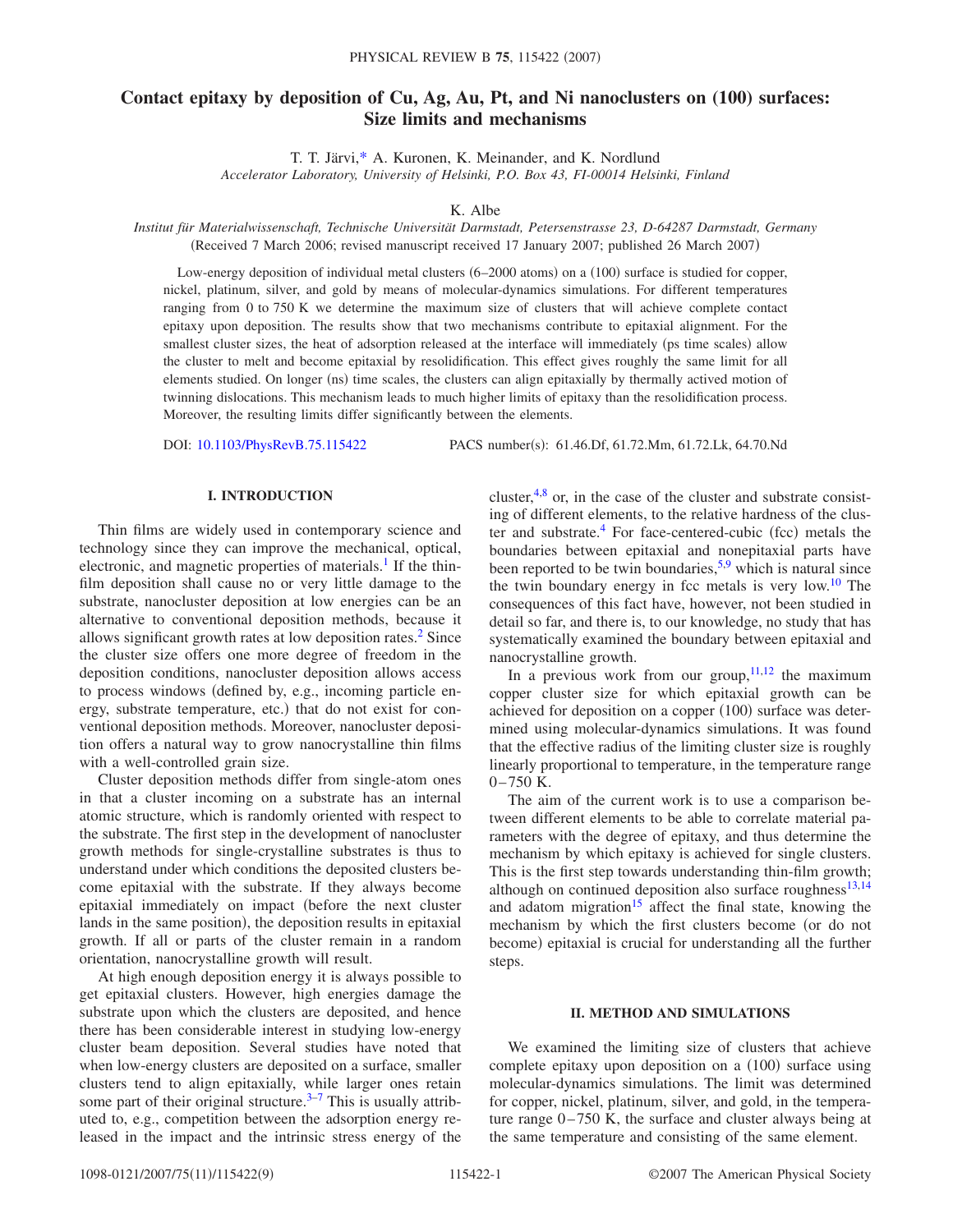<span id="page-1-0"></span>

FIG. 1. Maximum size,  $N_{\text{crit}}$  (i.e., number of atoms), of clusters that align completely epitaxially upon deposition. The upper error limits show the smallest nonepitaxial cluster sizes. The curves show the predictions of the model presented in Sec. III A. The model takes only cluster heating into account. The figure is split into two parts for clarity, each part showing three of the five elements.

The embedded-atom-method potentials<sup>16</sup> by Foiles *et al.*<sup>[17](#page-8-16)</sup> were used to describe the interatomic interactions. These potentials are widely tested and have a common parametrization. They have been fitted to the same properties of the corresponding elements, that is, to the lattice constant, sublimation energy, bulk modulus, elastic constants, and vacancy formation energy. In addition, an analytic bond-order potential for platinum<sup>18</sup> was used since it reproduces the high experimental stacking fault energy. This potential will be referred to as Pt<sub>BO</sub>.

It must be emphasized that none of the potentials reproduce the properties of the corresponding element perfectly. Therefore the elements must be regarded as a representative set of fcc metals, rather than their exact counterparts in nature.

The simulation procedure was as follows. The clusters were created as cuboctahedra and relaxed for 25 ps while keeping the temperature constant using the temperature control algorithm by Berendsen *et al.*[19](#page-8-18) After this, the clusters were allowed to float freely for 2 ns to make sure they had reached stable minima. Only in the cases of the softer ele-

<span id="page-1-1"></span>

FIG. 2. Temperature profile of nickel clusters at 0 K. The horizontal line shows the mechanical melting point. The cluster with six atoms becomes epitaxial, the larger ones do not.

ments (as measured by the Debye temperature, i.e., Ag, Au, and Pt) and temperatures above 450 K was there any further evolution during the free float, indicated by a rise in temperature. In these cases the temperature control and free float were repeated until a stable configuration had been obtained. At all temperatures, most clusters remained cuboctahedra upon relaxation. The ones with atom numbers equal to one of the icosahedral magic numbers $^{20}$  invariably relaxed to multiply twinned icosahedra. Note that in a previous study by our group, $^{11,12}$  $^{11,12}$  $^{11,12}$  the effect of the initial cluster morphology on epitaxial alignment was shown to be minor.

The deposited clusters varied in size from 6 to  $\sim$  2000 atoms and the (100) surface area was chosen such that its lateral size was at least three times the cluster diameter. Periodic boundary conditions were applied in the (010) and (001) directions. In addition, two atomic layers at the sides and bottom of the cell were kept at the chosen temperature, and two further layers were fixed at the bottom of the cell to simulate bulk matter.

After relaxing both the cluster and surface, the cluster was rotated randomly and placed above the surface. It was translated randomly from the center of the surface in the interval  $[-a, a]$  in both the (010) and (001) directions, where *a* is the lattice constant at the temperature in question. In the  $(100)$ direction the cluster was placed just beyond the potential cutoff from the top surface atoms. A kinetic energy of 25 meV per atom was then given to the cluster towards the surface and the simulation was run for 2 ns. This deposition energy is small enough not to play any role in epitaxial alignment.

For each cluster size and temperature, 20 simulations were run to collect statistics. This number is rather small, but compensated by the fact that the number of nonepitaxial final states rises fast with the number of atoms, such that the limit of epitaxy can be determined reliably.

To find the maximum size of clusters that would align completely epitaxially with the surface, we chose (arbitrarily) to consider a particular cluster size epitaxial, if less than one tenth of the simulated events were nonepitaxial,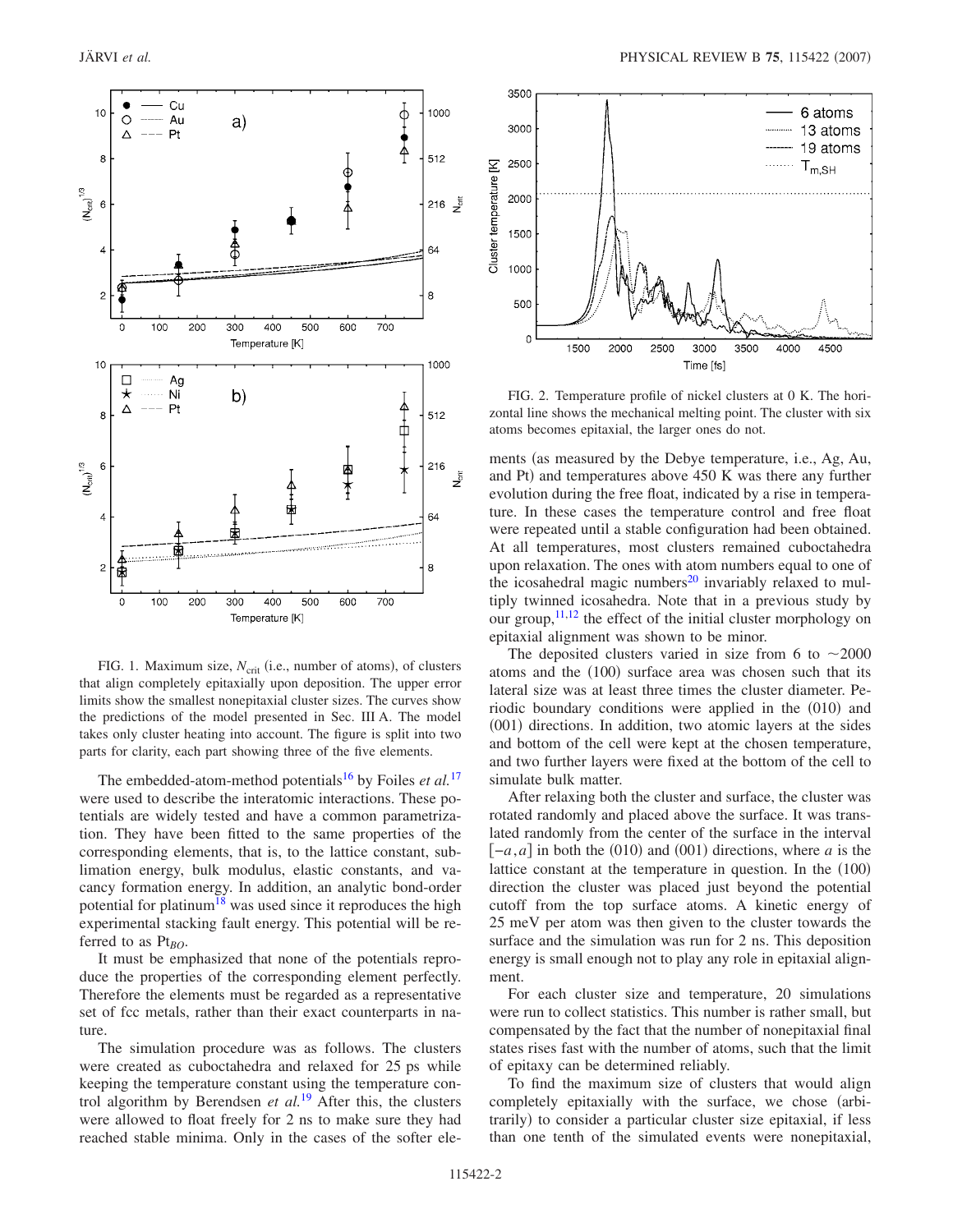<span id="page-2-0"></span>

FIG. 3. Critical cluster sizes at 0 K predicted by different mechanical melting models. In "Segment" and "Cross section" the surface areas lost due to the adsorption are  $2\pi rh$  and  $\pi r^2$ , respectively. In "JKR" the area is determined by the model of Johnson, Kendall, and Roberts (see text). The markers show the sizes obtained from simulation.

corresponding to a 90% confidence interval. Each individual cluster was judged epitaxial if there were no stable twins or other grain boundaries within the cluster during the 2-ns simulation. Hence clusters in which planar defects appeared and disappeared were considered epitaxial even if the final state had a subgrain. Epitaxiality was thus determined mainly by visual inspection.

As a quantitative measure of the degree of epitaxy, $9$  we calculated the structure factor

$$
S = \frac{1}{N} \sum_{i=1}^{N} e^{i\mathbf{k} \cdot \mathbf{r}_i},
$$
 (1)

where the sum is over the  $N$  atoms, with coordinates  $\mathbf{r}_i$ , in the system, and *k* is the wave vector

$$
\mathbf{k} = \frac{2\pi}{a}(n_1, n_2, n_3) \tag{2}
$$

with the Miller indices  $n_i$  and lattice constant  $a$ . The square of the structure factor calculated from the cluster atoms was normalized to the structure factor of the substrate. Thus defining

$$
F = \frac{|S_{\text{cluster}}|^2}{|S_{\text{substrate}}|^2},\tag{3}
$$

<span id="page-2-2"></span>a value close to unity indicates epitaxy. However, the structure factor unfortunately does not admit easy comparison between elements. This is due to the differences in their thermal vibrations.

# **III. RESULTS**

Results for the maximum size  $N_{\text{crit}}$  of clusters that reach complete epitaxy upon deposition on a surface are shown in

<span id="page-2-3"></span>

FIG. 4. Time evolution of the normalized structure factor with Miller indices  $(1,1,1)$  in two simulations of Ni clusters, one of 147 atoms at 600 K, the other of 405 atoms at 450 K.

Fig. [1.](#page-1-0) The left vertical axis shows the cube root of the number of cluster atoms which serves as an effective radius for the clusters. The upper error limit shows the next largest cluster size, which no longer is epitaxial. Thus the error bars are not defined in a statistical sense and it must be emphasized that the ordering of the critical cluster sizes between the elements is significant at the high temperatures.

The upper cluster size limit for complete epitaxy has been previously determined for the case of copper in Refs. [11](#page-8-10) and [12.](#page-8-11) Our present results for Cu agree with the ones presented there. The roughly linear dependence between the effective radius of the limiting cluster size and the temperature, ob-served in Refs. [11](#page-8-10) and [12,](#page-8-11) equally holds true for the elements studied in this work.

Apart from the overall increase of the limit of epitaxy with temperature, there are two main features. We will first discuss the low- and then the high-temperature behavior of the limit.

#### **A. Low temperature: Cluster heating**

First, at low temperatures  $(\leq 150 \text{ K})$ , the limit of epitaxy is relatively independent of element. Here the limit is low, corresponding to a cluster of at most  $\sim$ 100 atoms. Visual inspection showed that in these cases the epitaxial configu-

<span id="page-2-1"></span>

FIG. 5. Kinked twin boundary, indicated by a line, in a 405 atom Ni cluster at 450 K. The two parts show the cluster (a) before and (b) after the transition detailed in Sec. III C. In both cases, the nonepitaxial part of the cluster can be seen to the left of the twin boundary.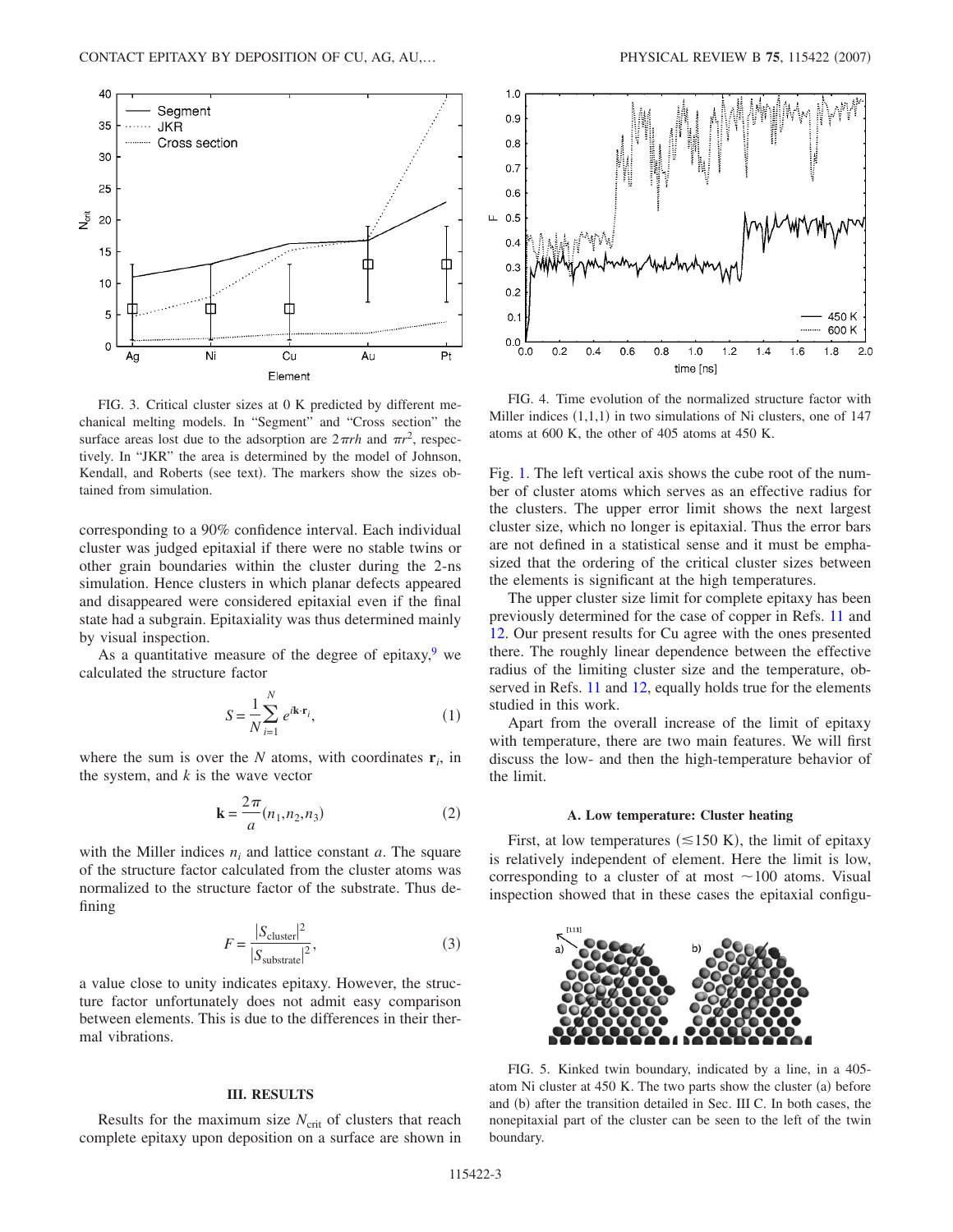<span id="page-3-1"></span>TABLE I. Barriers  $\gamma_{UTB} - \gamma_{TB}$  for twin boundary migration and the main elemental properties of the Foiles potentials (Ref. [17](#page-8-16)), as well as the bond-order potential for Pt (Ref. [18](#page-8-17)), used in the present study. The properties are the mechanical melting point  $T_{\text{melt}}^{\text{SH}}$ , the (100) surface energy  $\gamma_{\{100\}}$ , and the twin boundary energy  $\gamma_{TB}$ . The experimental values are from Ref. [10.](#page-8-9)

|                                               | Ni   | Ag   | Pt   | Cu   | Au   | $Pt_{BO}$ |
|-----------------------------------------------|------|------|------|------|------|-----------|
| $T_{\rm melt}^{\rm SH}/\rm K$                 | 2075 | 1405 | 1865 | 1555 | 1380 | 3265      |
| $\gamma_{\{100\}}/\frac{J}{m^2}$              | 1.57 | 0.70 | 1.65 | 1.29 | 0.91 | 1.71      |
| $\gamma_{TB}/\frac{mJ}{m^2}$                  | 7.23 | 0.74 | 7.32 | 8.85 | 2.37 | 166       |
| $\gamma_{TB}/\frac{mJ}{m^2}$ (expt.)          | 43   | 8    | 161  | 24   | 15   | 161       |
| $\gamma_{UTB} - \gamma_{TB} / \frac{mJ}{m^2}$ | 219  | 118  | 129  | 133  | 99   | 423       |

ration was usually achieved on short (below  $\sim$  50 ps) time scales, if it was achieved at all during the whole 2-ns simulation. This can be understood by monitoring the temperature profile which shows that the cluster is raised to a high temperature on impact, as the surface energies at the clustersubstrate interface are released. The temperature profiles in the case of nickel clusters at 0-K initial temperature are shown in Fig. [2.](#page-1-1) The heating allows for complete reordering of the cluster, as observed in previous works.<sup>4[,9,](#page-8-8)[11,](#page-8-10)[12,](#page-8-11)[21](#page-8-20)</sup>

What is somewhat surprising in our results is that this effect appears to be independent of element within the uncertainty. This can be understood by calculating the size of the largest cluster that melts upon deposition. A melting temperature independent of cluster size is used in the calculation. We return to the motivation of this approach later.

As the cluster lands on the surface, the energy release, and thus cluster heating, is as a first approximation proportional to the surface energies, according to

$$
\Delta E = \frac{2\gamma A}{\beta},\tag{4}
$$

where  $\gamma$  is the surface energy and 2A the surface area lost due to the adsorption.  $\beta$  is inserted to account for a possible difference in the amount of energy transferred to the cluster and to the substrate. We set  $\beta = 2$ , corresponding to half the energy to the cluster and half to the substrate. The difference in the result caused by a different  $\beta$  is qualitatively negligible.

There are several possible ways to define the contact area *A* between the cluster and substrate. For the time being, we approximate the cluster by a sphere and estimate *A* by the area of its segment, with height *h*, so that  $A = 2\pi rh$ , where *r* is the radius of the cluster. Cluster atoms close enough to the substrate, i.e., within the interaction range, can be regarded as taking part in the cluster-substrate interface. Hence *h* will be taken equal to one lattice constant, i.e., *h*=*a*, which is almost exactly equal to the interaction range of the potential. Other possible definitions of *A* will be discussed below.

The change in temperature needed to melt a cluster is  $\Delta T = T_{\text{melt}} - T_i$ , where  $T_i$  is the cluster's initial temperature.

Setting the energy required for this heating equal to the surface energy released to the cluster gives the relation

$$
\frac{3}{2}Nk_B\Delta T = \frac{\Delta E}{2},\tag{5}
$$

where *N* is the number of atoms in the cluster,  $N = \frac{16\pi r^3}{3a^3}$ . The released energy is divided by 2 due to the equipartition theorem. We thus have for the limiting cluster size the expression

$$
r_{\rm crit} = \sqrt{\frac{\gamma h a^3}{4k_B \beta}} \frac{1}{\sqrt{T_{\rm melt} - T_i}}.\tag{6}
$$

<span id="page-3-0"></span>As mentioned earlier, the above derivation has been made assuming a melting temperature independent of cluster size, whereas it is well known that the melting of nanoclusters is a subtle issue. $20$  However, in the case of cluster deposition, the heating induced by the released surface energy dissipates very fast, within a few ps. Hence thermodynamic melting, which is a nucleation-and-growth process, can be questioned as the relevant mechanism. Instead, we propose that in order for the cluster to melt, the temperature has to rise above the mechanical melting point, or the limit of superheating.<sup>22[–26](#page-8-22)</sup> At this temperature, the *local* free-energy minimum at the solid phase disappears, allowing for an immediate melting and subsequent recrystallization. Furthermore, as mechanical melting is homogeneous, it can be assumed to be independent of cluster size. Also, for the thermodynamic melting temperature of clusters of less than 100 atoms, no analytic formula exists, and the melting point does not vary smoothly with cluster size. $20$  Finally, note that the mechanical melting temperature is about 15–20 % above the bulk thermodynamic melting temperature for a wide range of materials.<sup>24-26</sup>

The curves calculated with Eq.  $(6)$  $(6)$  $(6)$  are shown in Fig. [1](#page-1-0) together with the simulation results. The curves have been calculated with the mechanical melting points, or temperature limits of superheating  $T_{\text{melt}}^{\text{SH}}$ , {100} surface energies  $\gamma_{\{100\}}$ , and lattice constants *a*, obtained from the corresponding potentials. The first two of the above quantities are listed in Table [I.](#page-3-1) The mechanical melting points were obtained by simulating a small crystalline cell with periodic boundary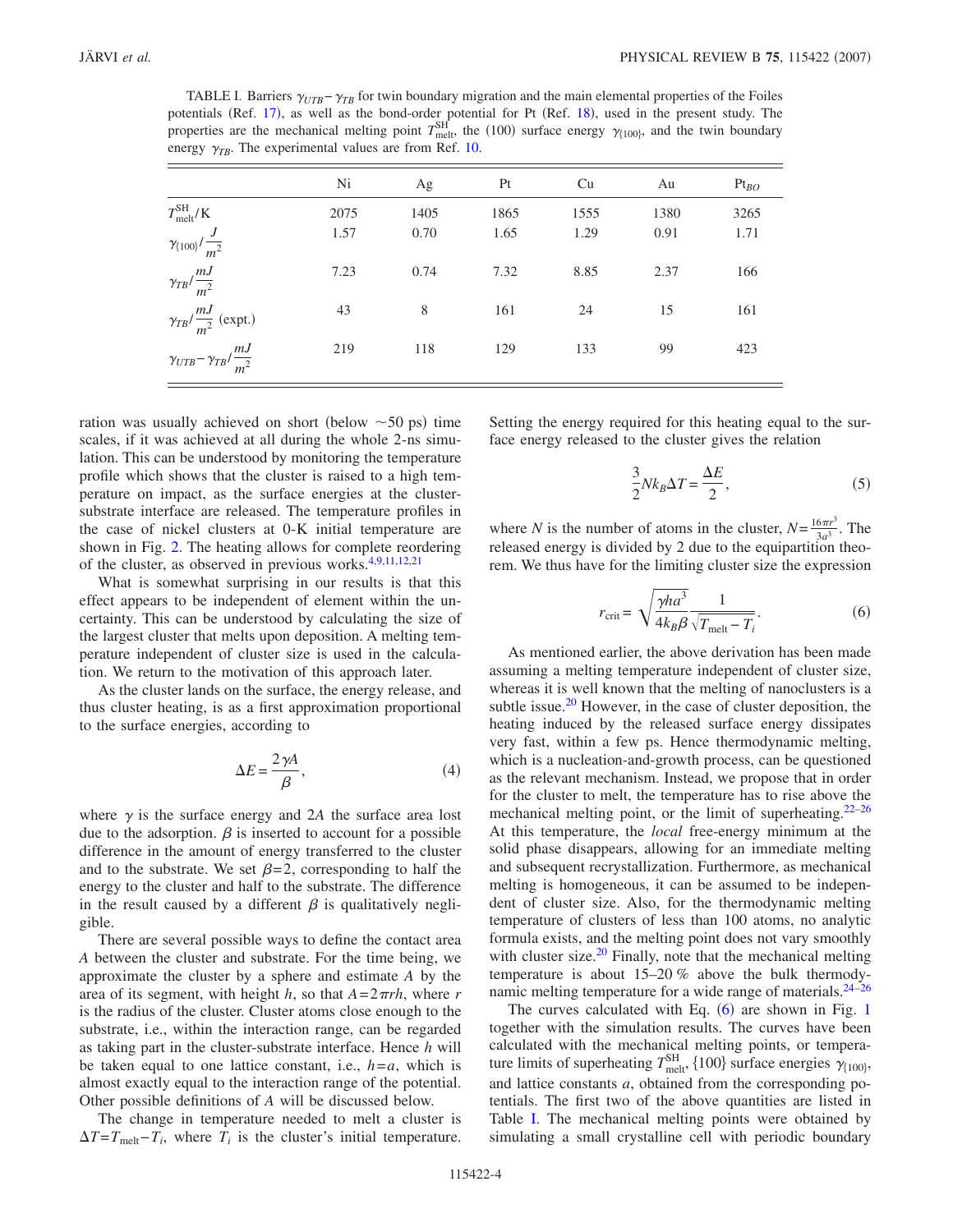<span id="page-4-0"></span>

FIG. 6. A change in the stacking of a 40[5](#page-2-1)-atom Ni cluster (shown in Fig. 5) where a twin boundary moves one layer towards the surface. The large spheres represent the fourth and the small spheres the sixth {111} layer (see text). For every frame, the spheres indicate the atom positions at the given time while the lines give their movement since the first frame. The Shockley partial dislocation line is sketched in each frame.

conditions and pressure control, hence allowing for no nucleation centers for equilibrium melting) and determining the temperature at which the crystal melted.

The above calculation gives good agreement with the limit of epitaxy at low temperature, and the different elements have, according to the model, very similar limits throughout the current temperature scale.

To repeat, the main assumptions in our model are (i) the size independence of the mechanical melting point and (ii) the choice of the definition of *A*. To examine other choices for *A*, we consider two more cases. First, for very small clusters, simply the cluster cross section  $A = \pi r^2$  could be considered, giving  $r_{\text{crit}} \propto (T_{\text{melt}} - T_i)^{-1}$ . Second, we could take the Hertz contact law[.27](#page-8-24)[,28](#page-8-25) The model of Johnson, Kendall, and Roberts<sup>28[,29](#page-8-26)</sup> (JKR) modifies this to include an adhesive force resulting from the surface energy  $U = -\pi r_c^2/2 \gamma$ , where  $r_c$ is the radius of the interface region. This model results in a critical cluster size

$$
r_{\rm crit} = \left(\frac{\gamma C^{\rm JKR}a^3}{8\pi k_B \beta (T_{\rm melt} - T_i)}\right)^{3/5}.\tag{7}
$$

The constant  $C^{JKR} = \pi [18\pi\gamma(1-\nu^2)/\gamma]^{2/3}$ , where *Y* and *v* are the (in this case microscopic) Young's modulus and Pois-son's ratio<sup>[17](#page-8-16)</sup> of the material, respectively. The results at  $0 K$ from the melting model with the above definitions of *A* are shown in Fig. [3.](#page-2-0) From the figure, it seems that our simulations are not accurate enough to make a difference between the different possible choices for the contact area. The segment based model and the JKR model seem to be somewhat better than the cross-section based model, except for the prediction of the JKR model for platinum.

The decisive role of the mechanical melting point can also be seen from the temperature profiles, shown for nickel clusters at 0 K in Fig. [2.](#page-1-1) The largest epitaxial cluster size is six atoms, which is also the largest size for which the temperature reaches above the mechanical melting point. Similar behavior is observed for the other elements.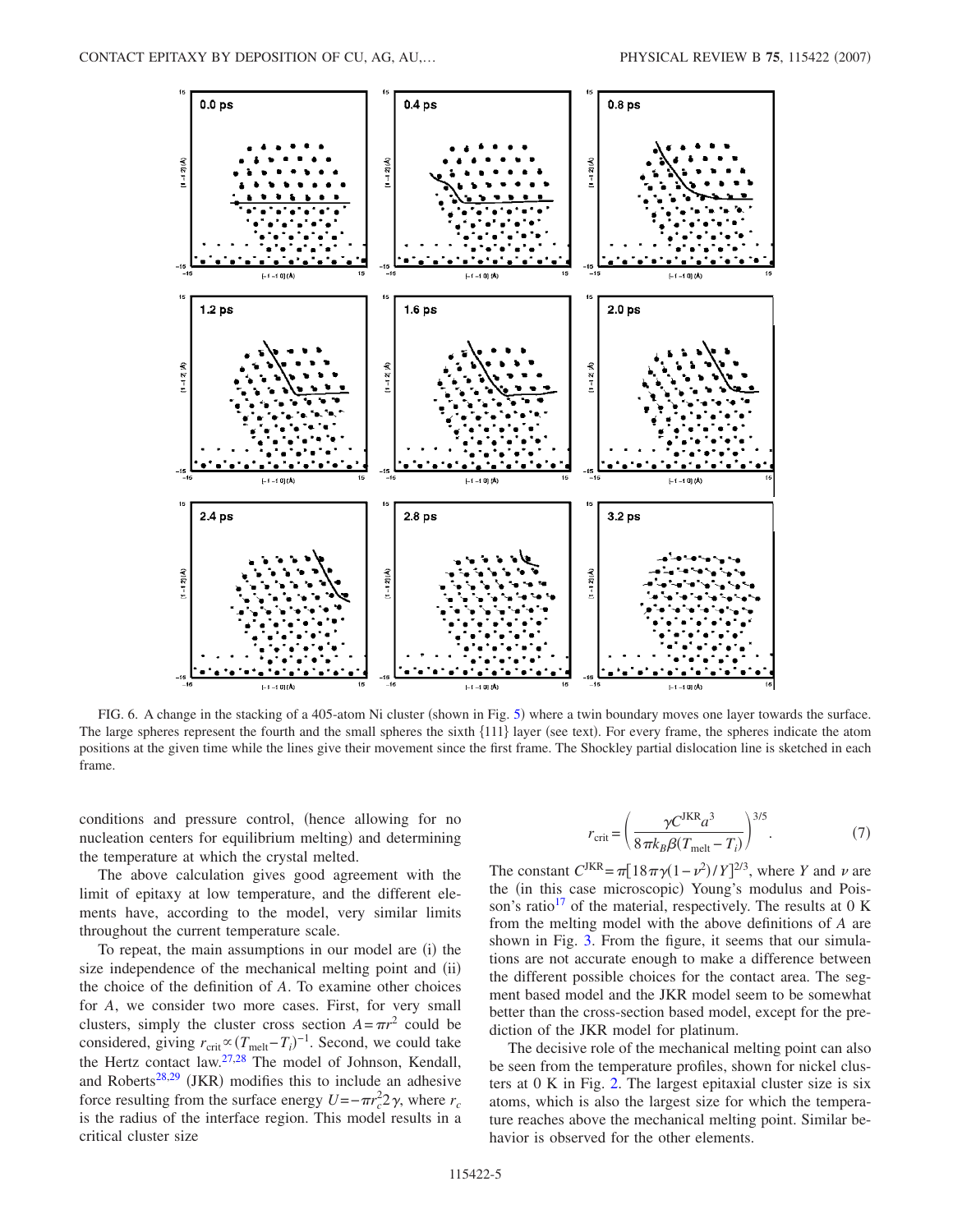<span id="page-5-0"></span>

FIG. 7. Activation energy for thermal motion of twinning dislocations over  $k_B T$  in various metal clusters of critical size  $N_{\text{crit}}$  at 750 K (filled circles) and 600 K (empty circles). The activation energies are close to 0.31 and 0.23 eV at 750 and 600 K, respectively. The inset shows the linear correlation between the barrier  $\gamma_{UTB} - \gamma_{TB}$  and the critical cluster size.

The fact that the limits at low temperature are so close to each other can now be understood. Note the surface energies which are listed in Table [I.](#page-3-1) These differ by at most about a factor of 2, but the elements with the highest surface energies (Ni and Pt) also have the highest melting points  $(30-50\%$ higher than that of Ag, which has the lowest surface energy). Hence the elements with the highest energy release are also the ones where it is hardest to melt the cluster and cause reordering of it. Since these two effects thus counteract each other, the expected difference in the simulated limit of epitaxy is comparable to the uncertainty, and thus not visible in our results.

Finally, as the melting model dominates only below  $\sim$ 150 K for the present results, we used an analytic bondorder potential for platinum, $18$  for which the melting model dominates over the entire temperature range, to further assess the model. We will return to this in Sec. III E after describing the high-temperature behavior of the limit of epitaxy.

## **B. High temperature**

We now discuss the high-temperature  $(\geq 600 \text{ K})$  behavior of the limit of epitaxy. Here the differences between the elements grow until, at the highest temperature 750 K, there is a difference of a factor of roughly 5 between the lowest and highest limit of epitaxy. This difference cannot be understood in terms of the cluster heating. First, the limits are much larger than predicted by the model described before. Moreover, both visual inspection and systematic analysis of the results showed that epitaxial alignment occurs at time scales beyond the picosecond range (when the initial heating occurs). This is clearly visible from the evolution of the normalized structure factor presented in Eq.  $(3)$  $(3)$  $(3)$ . The structure factor is shown in Fig. [4](#page-2-3) in the cases of two nickel clusters. In both cases there is a late epitaxial alignment occurring after several hundred picoseconds. We next analyze in detail the mechanism of epitaxial alignment at the highest temperatures.

## **C. Atom-level mechanism: A case study**

As a cluster is deposited on the surface, there is an initial period of disorder after which the cluster recrystallizes epitaxially either partly or in whole. In the case of partial epitaxy, the vast majority of nonepitaxial grains are accomodated to the epitaxial part with  ${111}$  twin boundaries, as noted before.<sup>5,[9](#page-8-8)</sup> Such a boundary is shown in Fig.  $5$  in the case of a 405-atom Ni cluster at 450 K.

The appearance of twin boundaries is not surprising, since their energy is very low, from about one-tenth to onethousandth of the surface energy. The twin boundary energies  $\gamma_{TB}$ , evaluated with the potentials used in the present study, are shown in Table [I](#page-3-1) with experimental values.<sup>10</sup> The dominance of  ${111}$  twin boundaries as the interfaces separating the epitaxial and nonepitaxial parts of deposited clusters hints that the limit of epitaxy may be determined by the mobility of these boundaries.

A typical change in stacking where a twin boundary moves one layer towards the surface is shown in Figs. [5](#page-2-1) and  $6.$  Parts (a) and (b) of Fig.  $5$  show the cluster before and after the transition, respectively.

Figure  $6$  shows the fourth and sixth  $\{111\}$  layers of the cluster, counting from the upper left surface in Fig. [5.](#page-2-1) That is, the line of sight is antiparallel to the  $[111]$  direction in Fig. [5](#page-2-1) and the layers shown are the ones on both sides of the twin boundary in part (a).

In the first frame of Fig. [6](#page-4-0) the stacking, counting from the seventh layer to the surface, is A**B**C**B**ACB, where the layers shown in the figure have been emphasized. Thus there is a twin boundary and a total of four layers are nonepitaxial. During about 3 ps, a twinning dislocation moves through the cluster changing the stacking in such a way that the first nonepitaxial layer (the fourth one) becomes epitaxial. The rest of the nonepitaxial layers also glide in the same direction.

The dislocation is a Shockley partial,  $10$  which is located in the kink of the initial twin plane. The dislocation line is illustrated in Fig. [6.](#page-4-0) Due to thermal activation, the dislocation surmounts a barrier and glides through the cluster leaving behind a perfect fcc lattice.

After the transition the stacking is A**B**C**A**CBA. That is, the twin boundary has moved by one layer, as shown in part (b) of Fig. [5.](#page-2-1) The transition can be seen as a sudden jump in the normalized structure factor, shown as the 450-K line in Fig. [4.](#page-2-3)

#### **D. Activation energies**

The activation energy of a twinning dislocation to move over the Peierls barrier is determined by the difference between the stable and unstable twinning fault positions, since the moving partial dislocation introduces a local stacking fault.<sup>10</sup> Hence the relevant barrier is  $\gamma_{UTB} - \gamma_{TB}$ ,  $\gamma_{TB}$  being the twin boundary energy and  $\gamma_{UTB}$  the energy at the unstable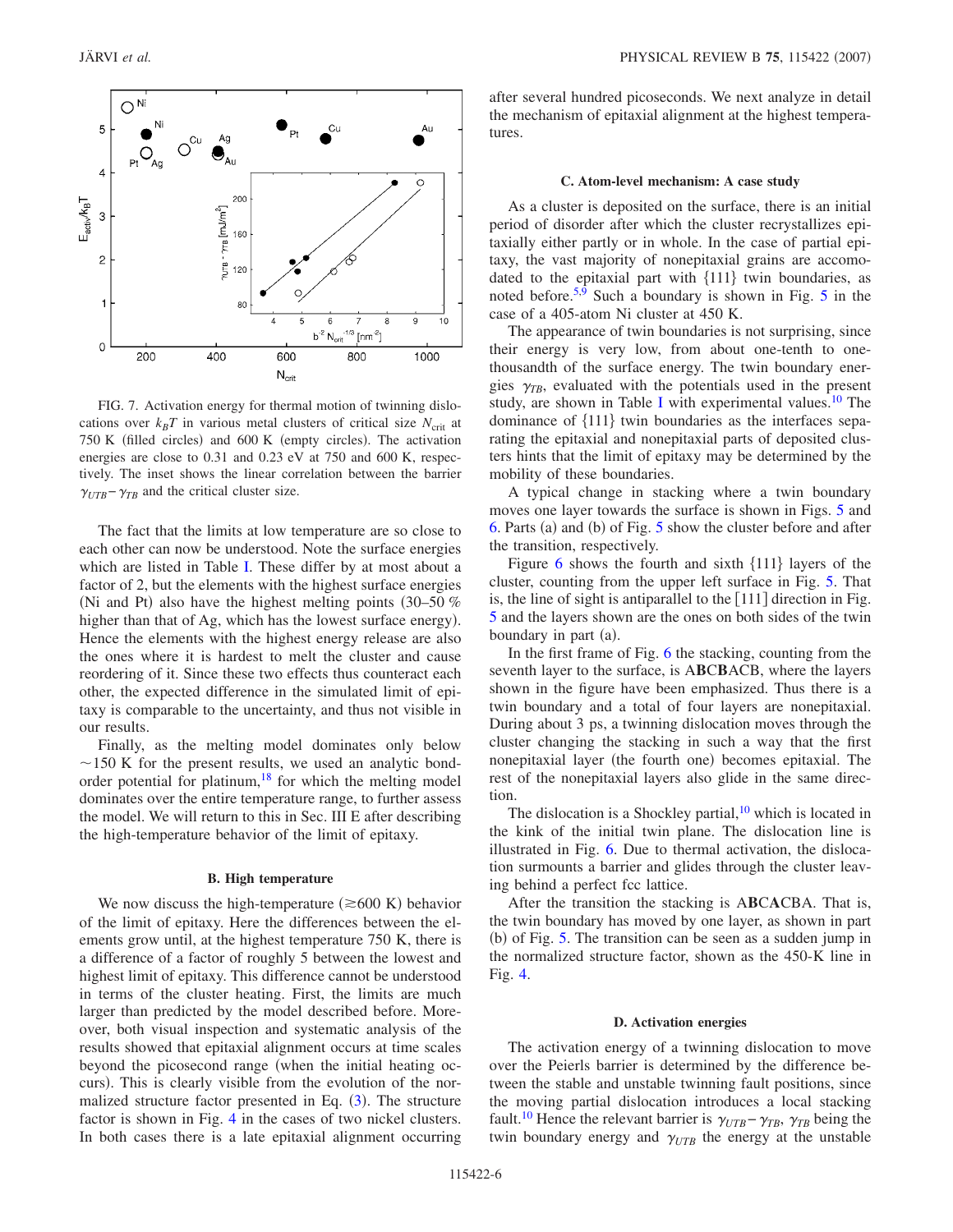<span id="page-6-2"></span>

FIG. 8. The fraction  $\frac{T^3}{N_{\text{crit}}}$  as a function of temperature for the five elements. The horizontal lines show the constants implied by the thermally activated process and simulation at 750 K. The curves give the predictions of the melting model of Sec. III A.

twinning fault position. The values for the present potentials<sup>33</sup> are listed in Table [I.](#page-3-1)

The energy barrier, or activation energy,  $E_{\text{activity}}$ , which a dislocation line of length *l* has to overcome when it moves a distance of  $b = \frac{a}{\sqrt{6}}$  into the next minimum position is thus

$$
E_{\text{activ}} = (\gamma_{UTB} - \gamma_{TB})bl. \tag{8}
$$

<span id="page-6-1"></span>We now assume that stacking fault energies are not significantly changed by finite-size effects and that the Peierls barrier estimated for the bulk material is about the same in a nanoparticle. A sensible measure for the length of the dislocation line is the diameter *l* of the cluster, which, for a spherical object, is given by

$$
l = 2r = 2\left(\frac{3}{4\pi\rho}N\right)^{1/3},
$$
\n(9)

<span id="page-6-0"></span>where  $\rho$  is the atomic volume density and *N* is the number of atoms in the cluster. With this relation the activation energy *E*activ becomes a function of cluster size *N*.

Let  $\Gamma$  be the frequency for a twinning dislocation of length *l* to cross the Peierls barrier. According to transition state theory, the temperature dependence should then be given by

$$
\Gamma = \Gamma_o \exp^{-E_{\text{activ}}/k_B T},\tag{10}
$$

where the prefactor describes the total number of attempts, which can be approximated by  $\Gamma_o \propto \nu_D l$ . Here  $\nu_D$  is the Debye frequency and *l*, the cluster diameter, is proportional to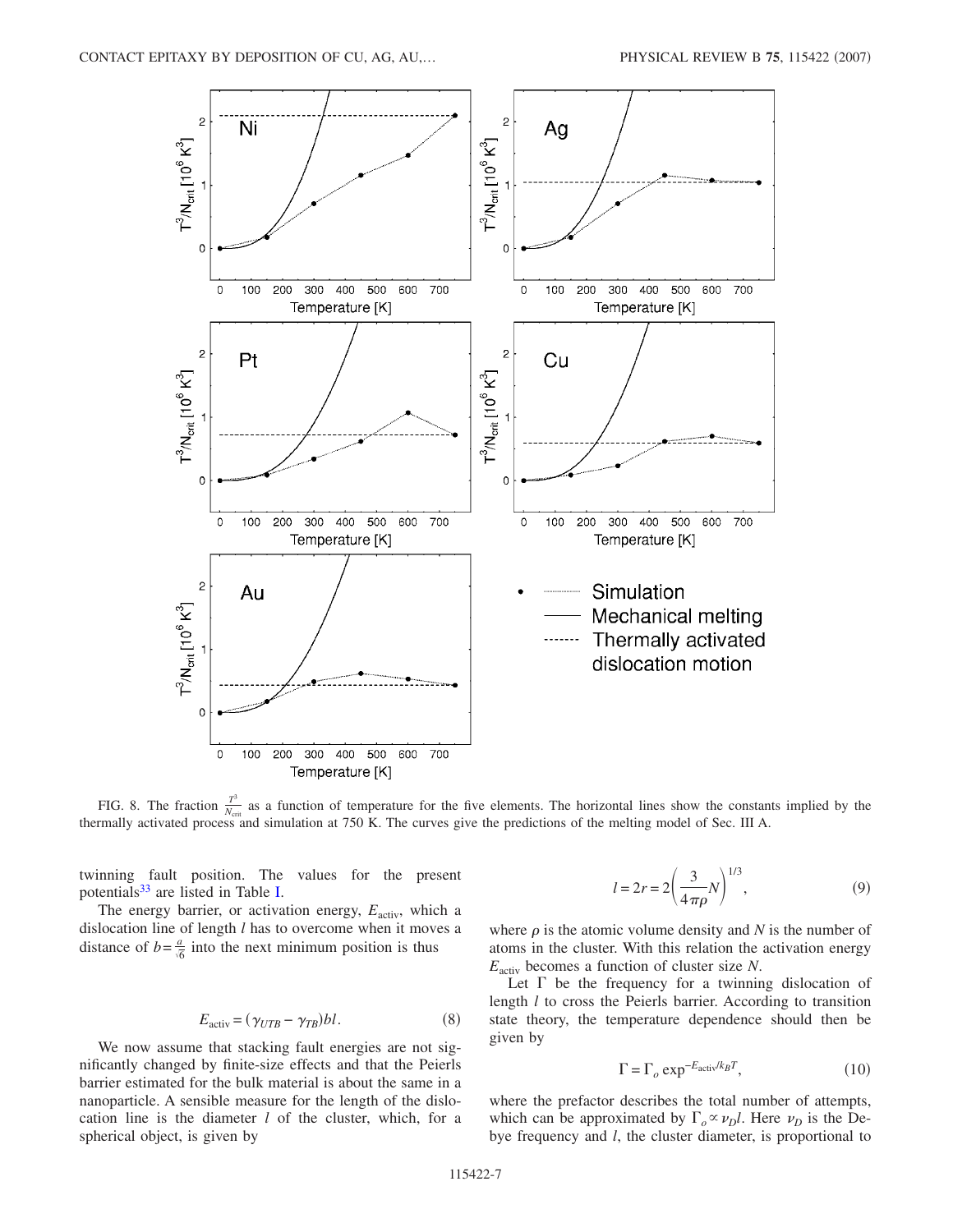the number of sites at which the dislocation can start to move. Our simulations reveal, as shown in Sec. III C and Fig. [6,](#page-4-0) that after the thermally activated dislocation motion has begun, the dislocation line is dragged to the surface by athermal processes, most likely by increasing image forces. When the dislocation line has reached the surface, it is annealed and the twinning plane has been displaced by one lattice spacing  $d_{\{111\}}$ . In order for the particle to become fully epitaxial about  $n = r/d_{\{111\}}$  thermally activated processes are necessary. For a given total simulation time  $t$  (now  $2$  ns) we finally obtain the expression

$$
n = \frac{r}{d_{\{111\}}} \propto t \nu_D l \exp^{-E_{\text{activ}}(N_{\text{crit}})/k_B T},
$$
 (11)

where it must be emphasized that the activation energy is evaluated at the critical cluster size.

<span id="page-7-0"></span>With Eq.  $(9)$  $(9)$  $(9)$  the geometry factors *l* and *r* cancel and it follows that

$$
t \exp^{-E_{\text{activity}}(N_{\text{crit}})/k_B T} \propto \frac{1}{d_{\{111\}} \nu_D} \approx \text{const}
$$
 (12)

for the critical cluster sizes  $N_{\text{crit}}$ . The factor  $1/d_{\{111\}}\nu_D$  is constant within 34%, or 26% if the value for nickel, which deviates the most from the thermally activated behavior due to its high barrier, is excluded.

Indeed, if we now take the critical cluster sizes  $N_{\text{crit}}$  of the various elements at a given temperature  $(750 \text{ K})$  and calculate the corresponding activation energies from Eq.  $(8)$  $(8)$  $(8)$ , we find about the same value close to 0.31 eV for all metals considered here (see Fig. [7](#page-5-0)). The same observation holds true for the next highest temperature  $(600 \text{ K})$ , where the activation energy is again the same, about 0.23 eV, for all metals, with the only exception of Ni with an activation energy of 0.28 eV. This is because Ni is the element with the highest barrier for dislocation motion, and hence the one for which the mechanism is the weakest. Obviously, thermally activated motion of twinning dislocations is the dominant mechanism for epitaxial reorientation at high temperatures.

Comparison between the barrier and the results in Figs. [1](#page-1-0) and [7](#page-5-0) shows that the maximum size of epitaxial clusters at the higher temperatures correlates with  $\gamma_{UTB} - \gamma_{TB}$  like

$$
\gamma_{UTB} - \gamma_{TB} \propto \frac{1}{b^2 N_{\text{crit}}^{1/3}},\tag{13}
$$

which follows directly from Eqs.  $(8)$  $(8)$  $(8)$  and  $(9)$  $(9)$  $(9)$ . This correlation is shown in the inset of Fig. [7.](#page-5-0)

#### **E. Transition between heating and dislocation regimes**

From the simulation results in Fig.  $7$  and Eq.  $(12)$  $(12)$  $(12)$  it follows that the ratio  $E_{\text{activity}}/T$  is constant in the temperature regime, where the dislocation mechanism is active. For a single element, this, together with Eqs.  $(8)$  $(8)$  $(8)$  and  $(9)$  $(9)$  $(9)$ , implies that the fraction  $\frac{T^3}{N_{\text{crit}}}$  is constant. Figure [8](#page-6-2) shows the fraction  $\frac{T^3}{N_{\text{crit}}}$  are a function of temperature for the five elements, to  $\frac{T^3}{N_{\text{crit}}}$  as a function of temperature for the five elements, together with the curves predicted by the cluster melting model presented in Sec. III A  $[Eq. (6)]$  $[Eq. (6)]$  $[Eq. (6)]$ , and the constants implied

<span id="page-7-1"></span>

FIG. 9. The fraction  $\frac{T^3}{N_{\text{crit}}}$  in the case of platinum with the bond-order potential (Ref. [18](#page-8-17)). The horizontal line shows the constant implied by the thermally activated process and simulation at 750 K. The curve gives the prediction of the melting model of Sec. III A.

by the simulations at 750 K. The transition from the low- to the high-temperature regime can clearly be seen. Only in the case of nickel, which has the highest barrier to dislocation motion, does the fraction  $\frac{T^3}{N_{\text{crit}}}$  not become constant.

If the activation barrier  $\gamma_{UTB} - \gamma_{TB}$  becomes very high, the dislocation mechanism does not become active and mechanical melting is the dominant mechanism. In order to prove this statement and validate the melting model, we carried out additional simulations with an analytic bond-order potential for platinum, $18$  which reproduces the high experimental stacking fault energy and gives a very high barrier to twin boundary migration, namely 423 mJ/m<sup>2</sup>. This minimizes the effect of the dislocation mechanism described above. The potential's properties are summarized in Table [I.](#page-3-1)

Repeating the analysis of the fraction  $\frac{T^3}{N_{\text{crit}}}$  above for this potential gives the curves shown in Fig. [9.](#page-7-1) Obviously the mechanical melting model nicely describes the simulation results over the full temperature range, whereas the naive application of the dislocation model gives an entirely different behavior. Note again that the mechanical melting model has no parameters fitted to the data.) Moreover, as the cluster sizes are so small (the largest epitaxial cluster size at 750 K is 19 atoms), it is questionable whether applying the dislocation model in this case would make sense anyway.

## **IV. DISCUSSION**

Our results, showing the importance of dislocation activity in epitaxial alignment, are well in line with those of Ref. [30](#page-8-28) where copper nanocluster sintering was studied using molecular-dynamics simulation. It was found that sintering occurs by a dislocation mechanism rather than local melting at the interface. The importance of dislocations in nanoparticle reactions was also shown in the case of Pt nanocluster rotation on Pt surfaces in Ref. [31.](#page-8-29)

Due to the thermally activated nature of the dislocation activity process, the limited time scales accessible to molecu